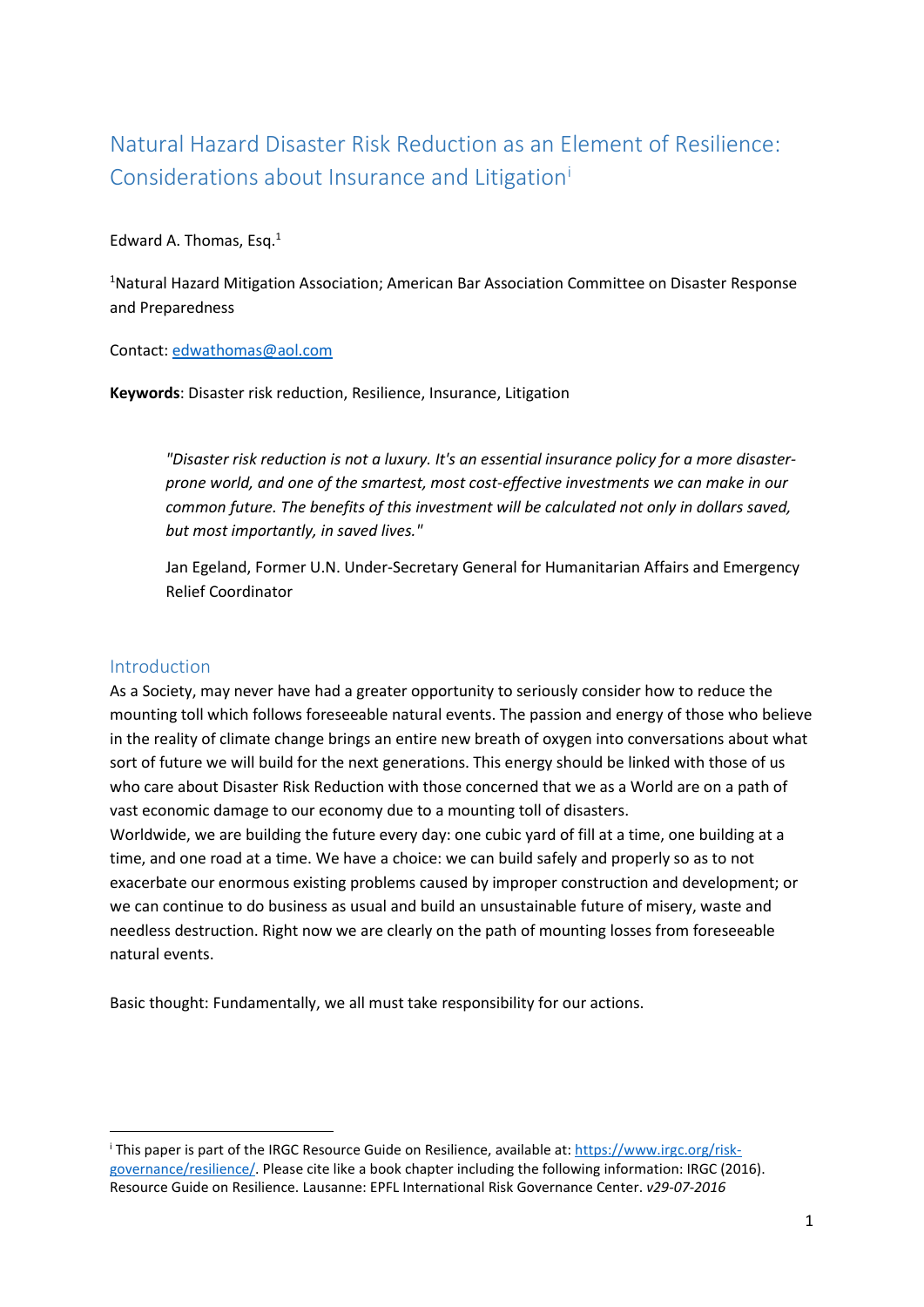# When disaster strikes, who pays for the damage incurred?

When Mother Nature's natural processes cause harm to property, an individual who suffers damage can pay for the reconstruction of his property in three ways:

- **A) Self-Help.** The injured party might choose to rebuild on her own by using savings, borrowed money, assistance from national and local charities, and the help of friends and neighbors. This type of rebuilding was once common throughout the World. Today, this tradition survives in such communal situations as helping a neighbor rebuild a barn destroyed by lightning.
- **B) Insurance.** Casualty insurance can provide an efficient mechanism for recovery, whether the insurance is purchased by the damaged party or made available through a special legislatively created mechanism, as is the case for Workers' Compensation Insurance. State and federal disaster relief grants are another form of special, legislatively established social insurance for disaster victims.
- **C) Litigation.** Beyond self-help and insurance, litigation is the only remaining alternative for recovery when a person suffers damage. Successful litigation requires demonstrating that a person, corporation, or agency caused, or somehow is legally culpable for the damage that has taken place.

Sometimes recovery mechanisms can be linked together. For example, disaster assistance in the United States is typically a combination of self-help (via disaster loans) and insurance (via special legislation that both authorizes and subsidizes such loans). Each of these three mechanisms has distinct advantages and disadvantages, as well as widely varying degrees of efficiency, depending on the particular circumstance.

- Self-help worked well in the past and still does, in specific situations. For optimal use of this mechanism, the community must be committed to helping each other in times of difficulty. This form of recovery cannot work well if most of the helpers are themselves suffering damage.
- Insurance can be an extremely efficient mechanism for distributing funds, provided the individuals damaged possess a sufficient amount of insurance or have been provided such insurance by operation of law. The downside of insurance is that a person must generally purchase a policy prior to damage. Experience has shown that people will generally not purchase insurance for infrequent events such as earthquakes and floods absent a government requirement. Even when the government does require insurance, compliance is an issue.
- Litigation is inefficient. Not only does it take many years, but litigation has huge costs that go not to the damaged party but to attorneys, courts, expert witnesses, court recorders, and others. Litigation is also uncertain. The damaged party may not be able to obtain counsel or find a culpable entity. Sometimes a plaintiff will not recover damages because the defendant can hire clever expert witnesses and/or attorneys. For all of these reasons, litigation is the least reliable of the three methods discussed.

A fourth, vastly preferred alternative exists! The safe and proper design of buildings and infrastructure is another option, which should come before insurance and litigation. This alternative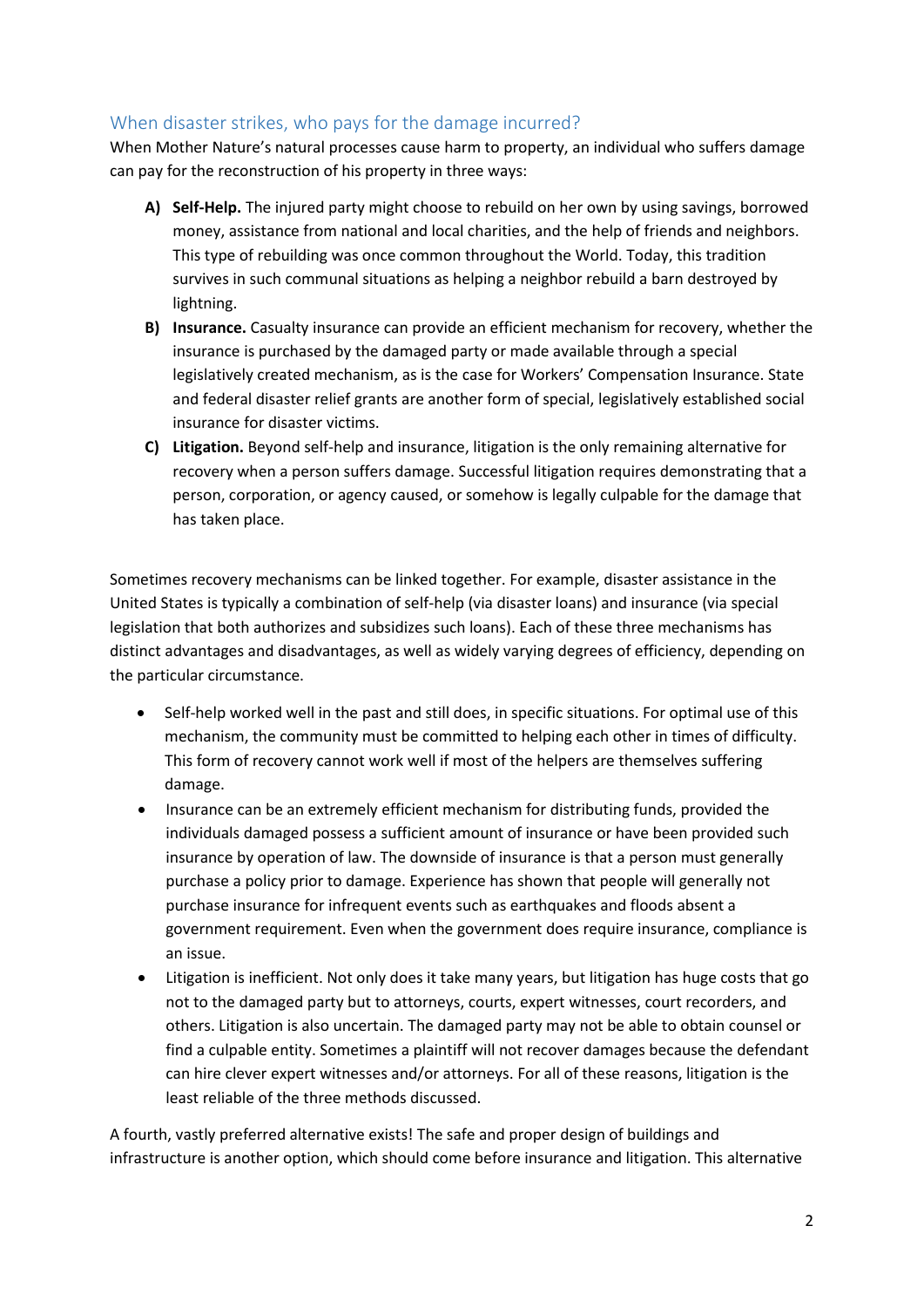is featured in the Disaster Risk Reduction Curriculum being developed by the Natural Hazard Mitigation Association (NHMA, 2015).

# Multiple paths to change behaviour: Using legal concerns as a path of education, messaging, and persuasion

#### The Law

The law, in theory if not always in practice, strongly encourages responsible behaviour. That responsible behaviour is based on a standard of care as exercised by the individual or corporation taking action. Professionals, such as engineers or architects, are typically held to a higher standard of care than the ordinary person.

We are increasingly seeing evidence of movement in the law to hold folks responsible for what they do and do not do when they had a duty to take action. Typically, when someone breaches a duty of care and others suffer harm, civil litigation is the way our system of law resolves the controversy.

I believe that recent litigation supports and enforces a view that based on ancient principles of law, morality and equity; folks do not possess the right to harm their neighbours. Actions which harm others have consequences beyond karmic payback, to include both civil and even in some situations, criminal penalties. Today, it is much easier to show causation through forensic sciences such as forensic hydrology, forensic chemistry, and forensic hydraulics. Today, we can much more easily answer the question posed by Jimmy Cagney in the wonderful old movie, Mr. Roberts: "All right, who did it; I want to know: who did it?"

# Some Examples of Recent Litigation

#### **A) Civil Litigation**

1.) We as a society increasingly struggle to balance the need to feed an ever increasing population while preserving the quality and quantity of potable water supplies for that population. There can be a particularly important conflict when farming practices consume potable water desired by city dwellers or cause that water to be undrinkable. A good illustration of this conflict is an especially important lawsuit brought by the City of Des Moines Water Works against upstream farming counties over nitrates in the water supply (New York Times, 2015).

Some additional recent cases which illustrate this concept of civil liability for money damages:

2) Background: For over thirty years lenders and the companies who read FEMA Flood Insurance Maps have escaped liability when they read a map incorrectly. These companies escaped liability even when the plaintiff is not required to purchase Flood Insurance, as the law requires, and then suffers an uninsured loss.

Then: in the case of Paul v. Landsafe Flood Determination, Inc., No. 07-60652 (5th Cir. Dec. 5, 2008), the plaintiff was allowed to sue to recover from a flood determination allegedly containing an error.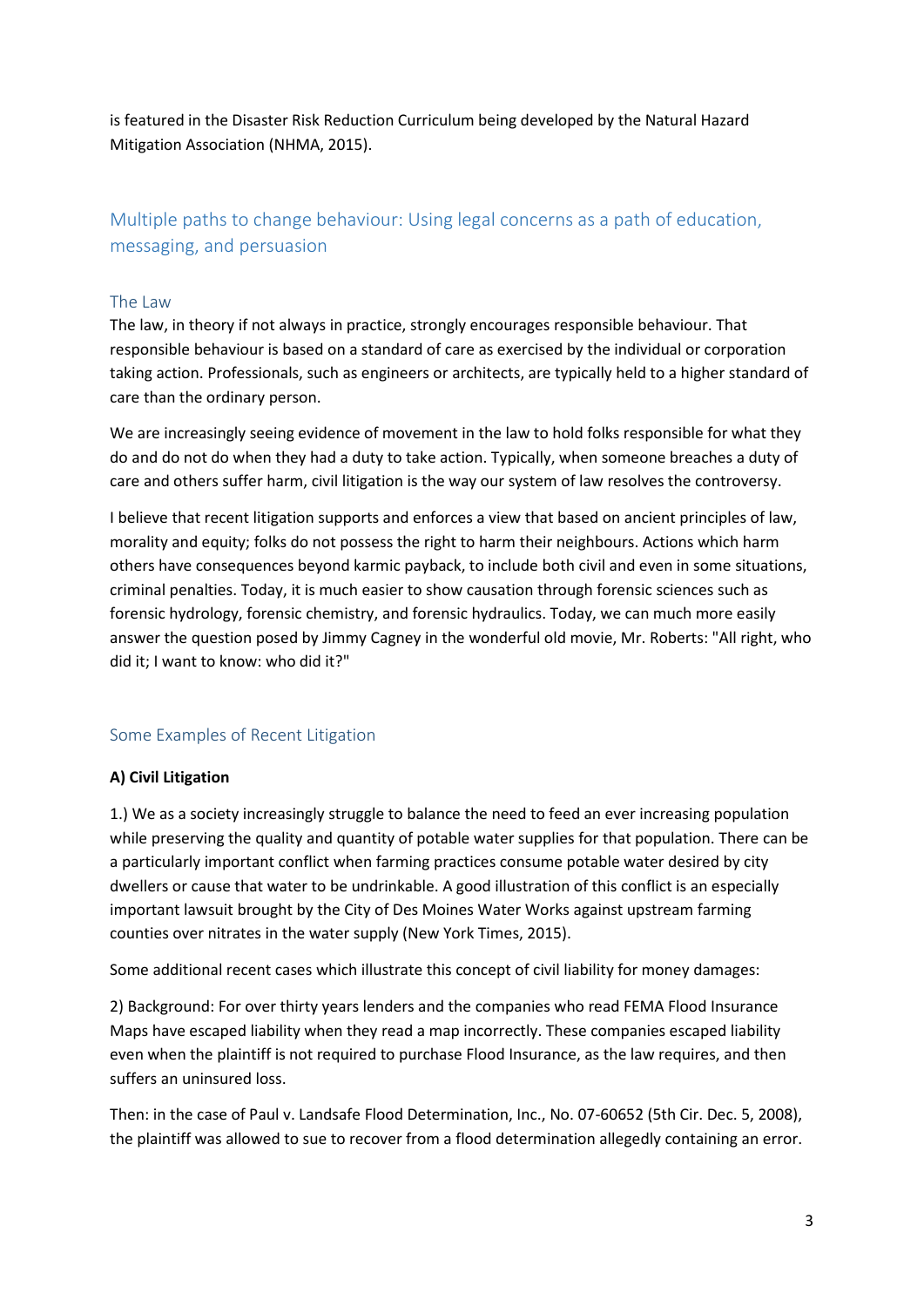The court noted that a Flood Zone Determination was the kind of Professional Opinion for which it is foreseeable that "justifiable and detrimental reliance by a reasonable person would be induced."

3) More recently we have seen the *St Bernard Parish* case (2014) and the *Arkansas Game and Fish*  case (2015). The St. Bernard Parish decision and case exhibits really emphasize the importance of science and engineering in determining foreseeability, standard of care and consequent legal liability concerning what was done and not done with respect to the MR-GO portion of the failed New Orleans levees. I believe that such a legal analysis is directly on point to current concerns about Climate Change, including climate migrants or refugees. Both these cases demonstrate a remarkable change in how the courts are treating action which causes harm, even when the Agencies involved had previously escaped liability for conduct found to be outrageous by courts based on the concept of Sovereign Immunity (Thomas, 2014; Adams-Schoen, 2015).

#### **B) Criminal Cases**

If someone does not deliberately intend to cause harm, yet carries out an activity, particularly an activity which leads to loss of life, in a manner so reckless as to the consequences, criminal action can be considered under a theory of "depraved indifference" or "common law murder." Such was the case in 2006, on the island of Kawai, Hawai'i, when the operator of the Ka Loko was indicted for common law murder for his actions taken before that reservoir breached killing several people. The operator was not alleged to have intended to murder anyone. However his actions were allegedly so reckless as to provide the requisite intent.

Litigation may be one path we can take so as to begin to solve our serious problems of moral hazard, including dissuading activities which exacerbate climate change, whereby one person or group externalizes the true cost of an activity to others. We know that way too often the folks most harmed by that externalization of costs are the most vulnerable and underrepresented folks much as described in the excellent NAACP publication: *Equity in Building Resilience in Adaptation Planning*, by Jacki Patterson. I would also mention the really excellent publication: *Bounce Forward*, by Island Press, funded by the Kresge Foundation, as containing some truly excellent material relating to thus discussion, Both *Building Resilience* and *Bounce Forward* are on the Natural Hazard Mitigation Association website at: <http://nhma.info/resources/recommended-reading/>

In part, the solutions to today's problems involve our nation and the world following the wisdom of the First Nations; redeveloping a sense of stewardship of the earth; and following of the ancient maxim of law: *sic utere tuo ut alienum non laedas*, (use your property so as not to harm others). The great moralist Mohandas Gandhi described *sic utere tuo ut alienum non laedas* as "a grand doctrine of life and the basis of ahimsa (peaceful relations between neighbors). This maxim of law has also been called inarguable and universally accepted.

Litigation may well help us begin to solve our serious problems of moral hazard, including dissuading activities which exacerbate climate change, whereby one person or group externalizes the true cost of an activity to others. We know that way too often the folks most harmed by that externalization of costs are the most vulnerable and underrepresented populations, much as described in the excellent NAACP publication, *Equity in Building Resilience in Adaptation Planning*, by Jacki Patterson; and also the brilliant and insightful publication by Island Press, funded by the Kresge Foundation and written by Laurie Mazur: *Bounce Forward: Urban Resilience in an Era of Climate Change*.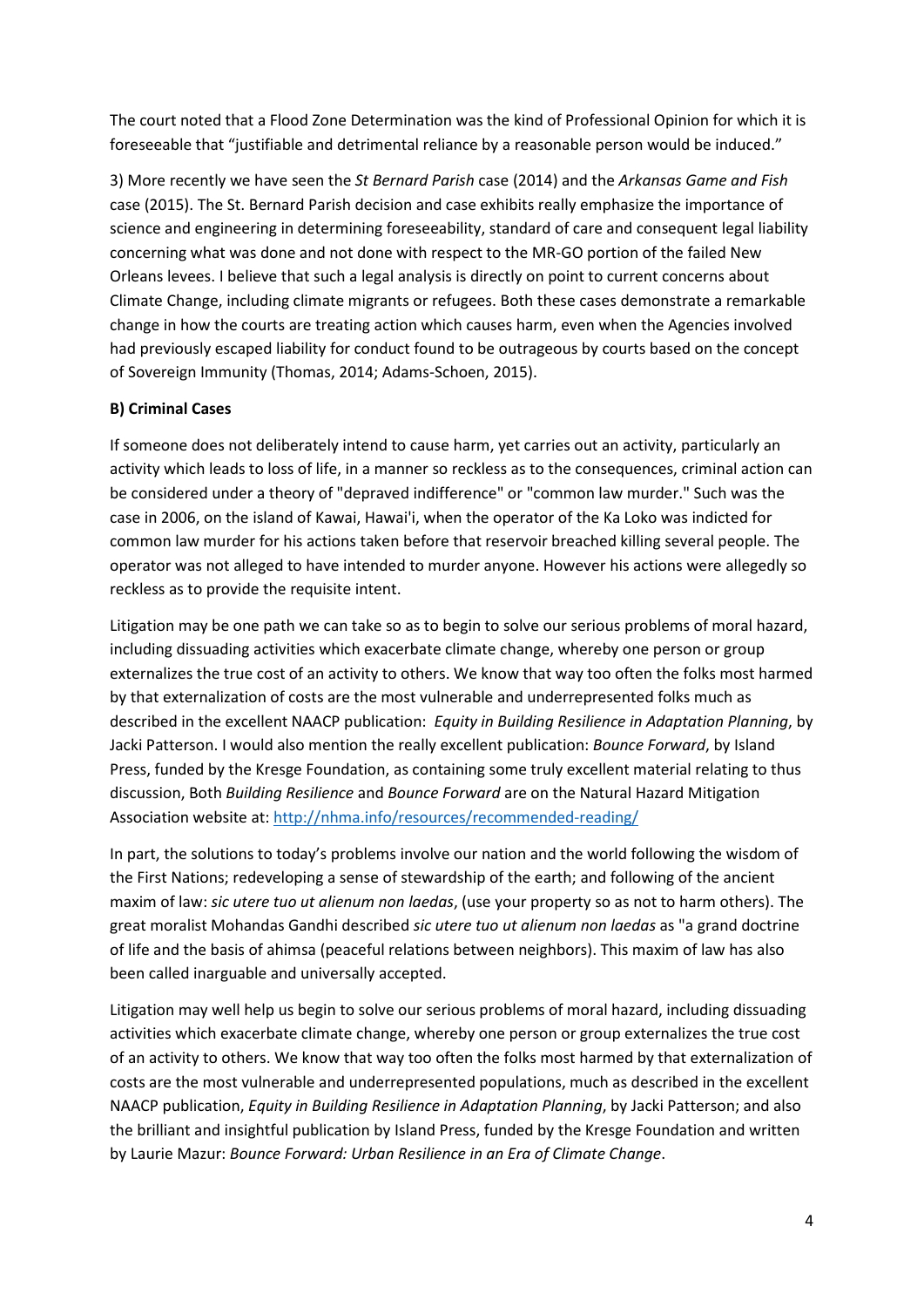In 2007, I wrote an article for the Environmental Law Institute which posed a question in its title: Recovery Following Hurricane Katrina: Will Litigation and Uncertainty Today Make for an Improved Tomorrow? [*National Wetlands Newsletter*, vol. 29, no. 5.]. In that article I expressed the hope that the Katrina Litigation would prod society to do a better job of at providing a safer, more just and resilient future for our Nation. The article went on to urge: "As Katrina so clearly demonstrated, we must do a better job of providing for the rebuilding of shattered lives following a catastrophe. At the same time, our land use and building decisions must improve dramatically. Otherwise, the problems we currently face in hazard management will only get worse."

#### Criteria or indicators for resilience

#### **We must change our foundation of building codes to include cost effective damage reduction and post event operability in order to achieve resilience.**

At the 2016 Building Innovation Conference and Expo, sponsored by the National Institute of Building Sciences, Dr. Keith Porter from the University of Colorado suggested that if the goal of building codes were to be resilience, costs would increase about 1%; the savings in areas prone to earthquakes would be many multiples of the extra costs. In following the earthquake example in the above paragraph, earthquake codes could be modified as Dr. Porter suggests from current standards to a more holistic one: "Ordinary buildings in earthquakes will: 'Avoid serious injury and life loss due to structural collapse, substantial damage to non-structural components and systems, and release of hazardous materials, and be largely habitable or functional."' [Emphasis added]. The codes should be modified for other foreseeable natural hazards as well to incorporate resilient standards into our development practices and avoid the costly scenario of losses and future retrofits.

The idea of including Disaster Risk Reduction in any scheme of Resilience parallels to the origins the United States systems of dealing with the reduction of urban fire risk. As indicated in the FEMA Publication: *America at Risk America Burning Recommissioned* (FA-223/June 2002) when discussing fire loss in urban portions of the United States: "Today, the threat of fires is still with us. But we have done a lot to address the risk, minimize the incidence and severity of losses, and prevent fires from spreading. Our states and localities have an improving system of codes and standards; most of us are aware of the risks; we have accomplished a lot, but we have much more to do." As the report (FA-223/June 2002) very clearly indicates, the success of America's fire services over the past 100 years is instructive for the strength and sustainability of America's communities for the next 100 years as well**. Today, we must not only continue and reinvigorate our successes, but also expand them to include the natural and man-made threats that each of our counties, cities, towns and villages face every day – floods, earthquakes, hurricanes, hazardous material spills, highway accidents, acts of terrorism, and so much more**." [Emphasis added]

In a similar manner, the FEMA National Flood Insurance Program (NFIP) Community Rating System (CRS), has also successfully provided incentives for communities to exceed floodplain standards. The lessons drawn from the establishment and enhancement of CRS is to first identify the most important and meaningful activities that earn incentives. These activities are systematically verified and tested best practices which will result in measurable Disaster Risk Reduction as well as protection of the local economy and environment. Such a systematic approach to measuring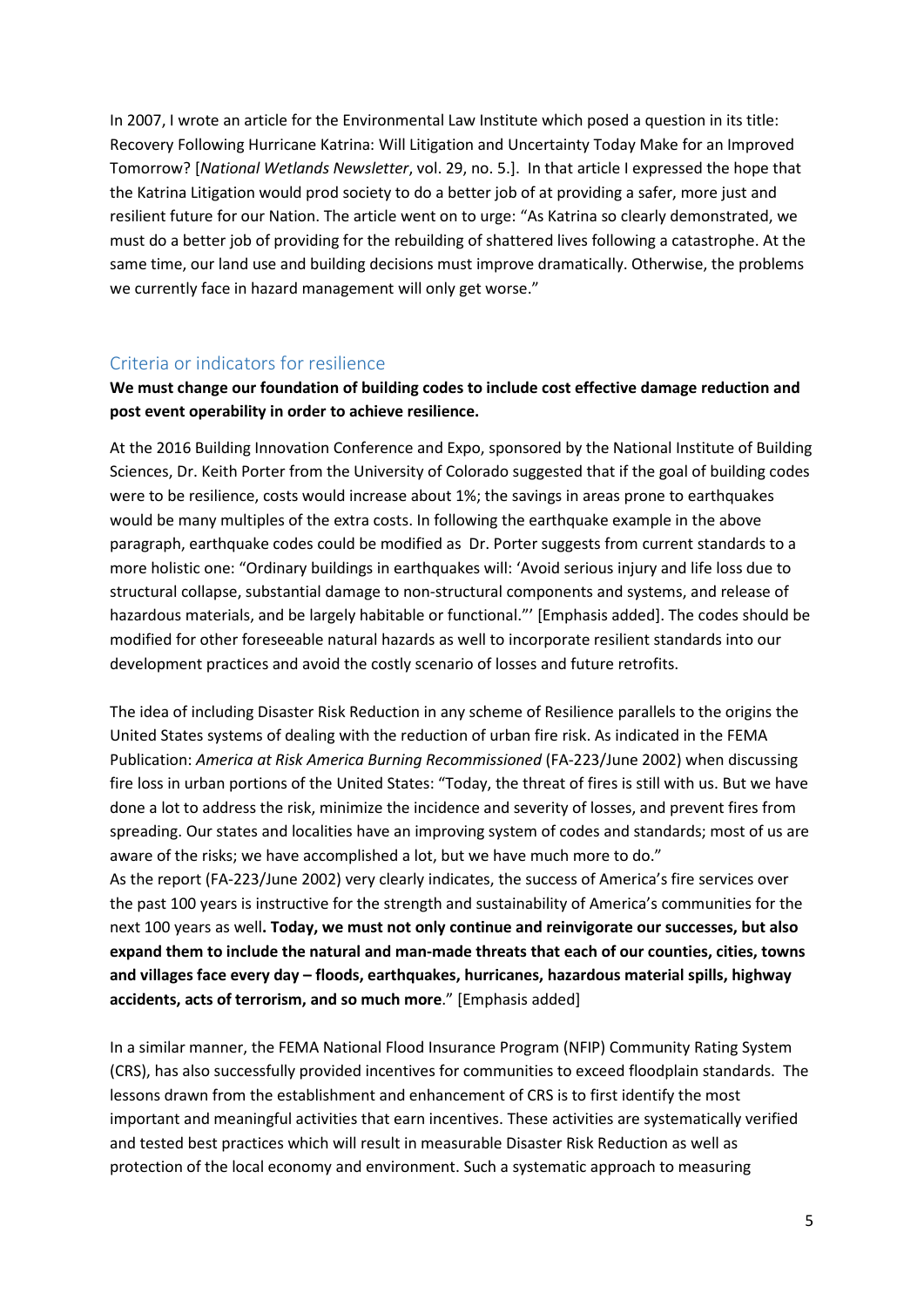capability to reduce risk is not theoretical; it is being done worldwide in Fire Insurance Risk Rating Schedules. This objective and focused approach to rating local ability to deal with fires is working, we need to expand this system to all hazards. The Federal Emergency Management has noted:

"…the success of America's fire services over the past 100 years is instructive for the strength and sustainability of America's communities for the next 100 years as well. **Today, we must not only continue and reinvigorate our successes, but also expand them to include the natural and man-made threats that each of our counties, cities, towns and villages face every day – floods, earthquakes, hurricanes, hazardous material spills, highway accidents, acts of terrorism, and so much more." (Emphasis added) [***America at Risk America Burning Recommissioned* 

**(FA-223/June 2002)**

# Conclusion

More complete Resilience-based Disaster Risk Reduction solutions can only come from first making a holistic examination of the issues with the systems we have both for development and the systems we have for providing disaster relief throughout the world.; and then developing a system of economic rewards and disincentives for individual, community or business actions taken which either reduce future risks or exacerbate them.

We need to devise a multidisciplinary "Whole Community" approaches to a series of problems. Use of ancient concepts of law and morality can help to achieve those solutions. An article in the Washington Post recently pointed out: the word moral may be a "magic word" when it comes to convincing folks. "The magic word this researcher says can get people to agree with you" (Washington Post, 2016*).* 

Other folks may be convinced of the need to change our community development practices so as to reduce disaster losses by the reality of the threat posed by litigation; others by economic or environmental arguments; still others can be convinced by concerns for taxpayer expenditures; others by concern for future generations and the stewardship of the Earth; still others by concerns for the suffering and potential death of disaster victims. However when we reach decision-makers we must reach them so as to promote Resilience and Disaster Risk Reduction.

# Annotated Bibliography

(NHMA, 2015) *NHMA Disaster Risk Reduction Ambassador Curriculum*, by Skakel, K., Watson, D., Thomas, E. A. Natural Hazard Mitigation Association, with funding provided by the US Department of homeland Security, Federal Emergency Management Agency. This document is available at[: www.nhma.info](http://www.nhma.info/)

The Disaster Risk Reduction Curriculum emphasizes the need for multi-hazard, multidisciplinary systems based approach to minimizing the harm caused by foreseeable natural events through better design, planning, construction, emergency management practices.